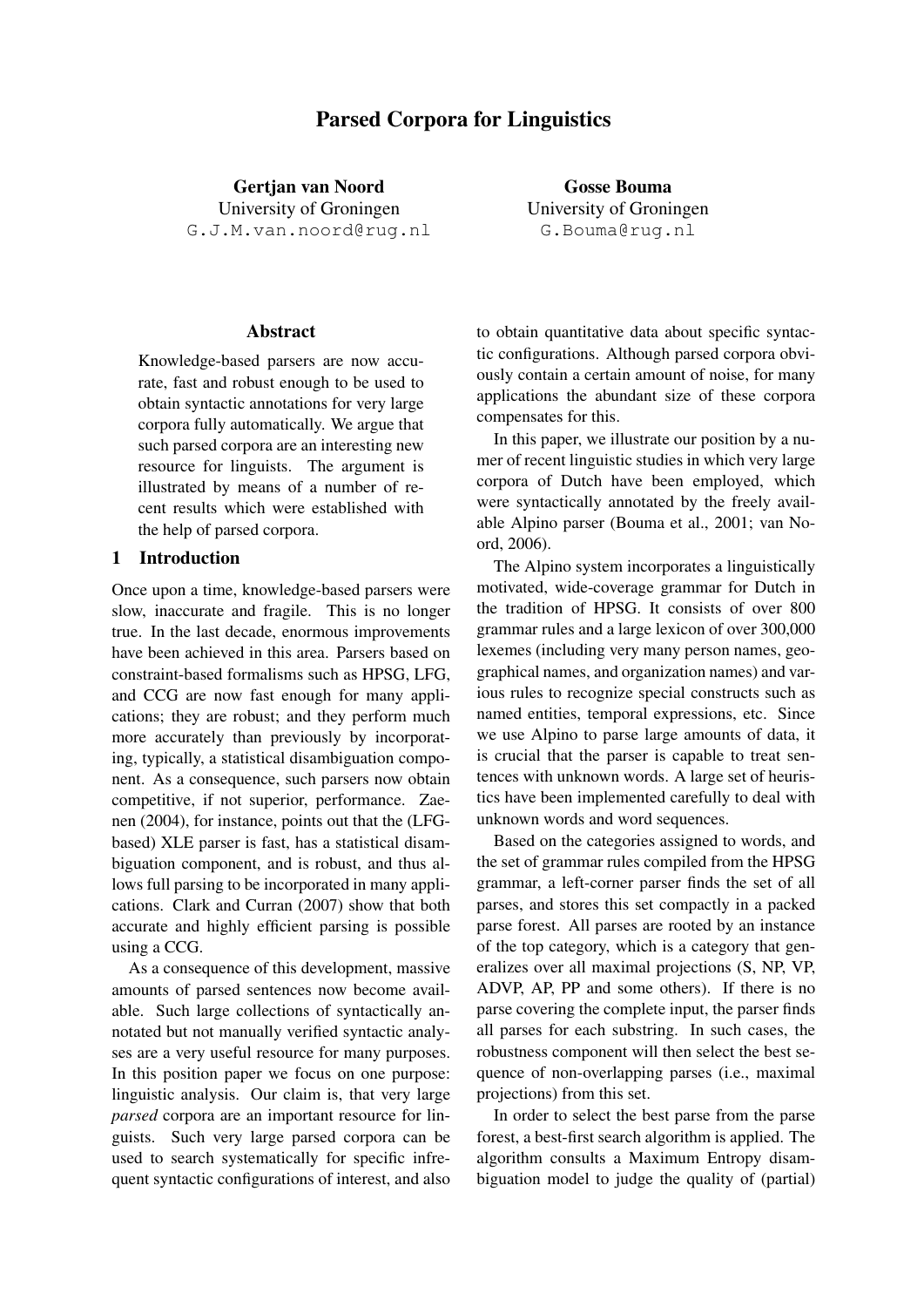parses. The disambiguation model is trained on the manually verified Alpino treebank (about 7100 sentences from newspaper texts).

Although Alpino is not a dependency grammar in the traditional sense, dependency structures are generated by the lexicon and grammar rules as the value of a dedicated feature. The dependency structures are based on CGN (Corpus Gesproken Nederlands, Corpus of Spoken Dutch) (Hoekstra et al., 2003), D-Coi and LASSY (van Noord et al., 2006).

Dependency structures are stored in XML. Advantages of the use of XML include the availability of general purpose search and visualization software. For instance, we exploit XPATH (standard XML query language) to search in large sets of dependency structures, and Xquery to extract information from such large sets of dependency structures (Bouma and Kloosterman, 2002; Bouma and Kloosterman, 2007).

## 2 Extraposition of comparative objects out of topic

The first illustration of our thesis that parsed corpora provide an interesting new resource for linguists, constitutes more of an anecdote than a systematic study. We include the example, presented earlier in van Noord (2009), because it is fairly easy to explain, and because it was how we became aware ourselves of the potential of parsed corpora for the purpose of linguistics.

In van der Beek et al. (2002), the grammar underlying the Alpino parser is presented in some detail. As an example of how the various specific rules of the grammar interact with the more general principles, the analysis of comparatives and the interaction with generic principles for (rightward) extraposition is illustrated. In short, comparatives such as comparative adjectives and the adverb anders as in the following example (1) license corresponding comparative phrases (such as phrases headed by dan (than)) by means of a feature which percolates according to the extraposition principle. The analysis is illustrated in figure 1.

 $(1)$  ... niks ... nothing else anders doen dan almaar do than continuously ruw materiaal verzamelen raw material collect *do nothing else but collect raw material* (cdbl-7)



Figure 2: Dependency structure for *Lager was de koers dan gisteren*

An anonymous reviewer criticized the analysis, because the extraposition principle would also allow the rightward extraction of comparative phrases licensed by comparatives in topic position. The extraposition principle would have to allow for this in the light of examples such as

(2) De vraag The question is justified is gerechtvaardigd waarom de why the regering government nothing does niets doet *The question is justified why the goverment does not act*

However, the reviewer claimed that comparative phrases cannot be extraposed out of topic, as examples such as the following indicate:

(3) <sup>∗</sup>Lager was de koers dan gisteren Lower was the rate than yesterday *The rate never was lower than yesterday*

Since the Alpino grammar allows such cases, it is possible to investigate if genuine examples of this type occur in parsed corpora. In order to understand how we can specify a search query for such cases, it is instructive to consider the dependency structure assigned to such examples in figure 2. As can be observed in the dependency graph, the left-right order of nodes does not represent the left-right ordering in the sentence. The word-order of words and phrases is indicated with XML attributes *begin* and *end* (not shown in figure 2) which indicate for each node the begin and end position in the sentence respectively.

The following XPATH query enumerates all ex-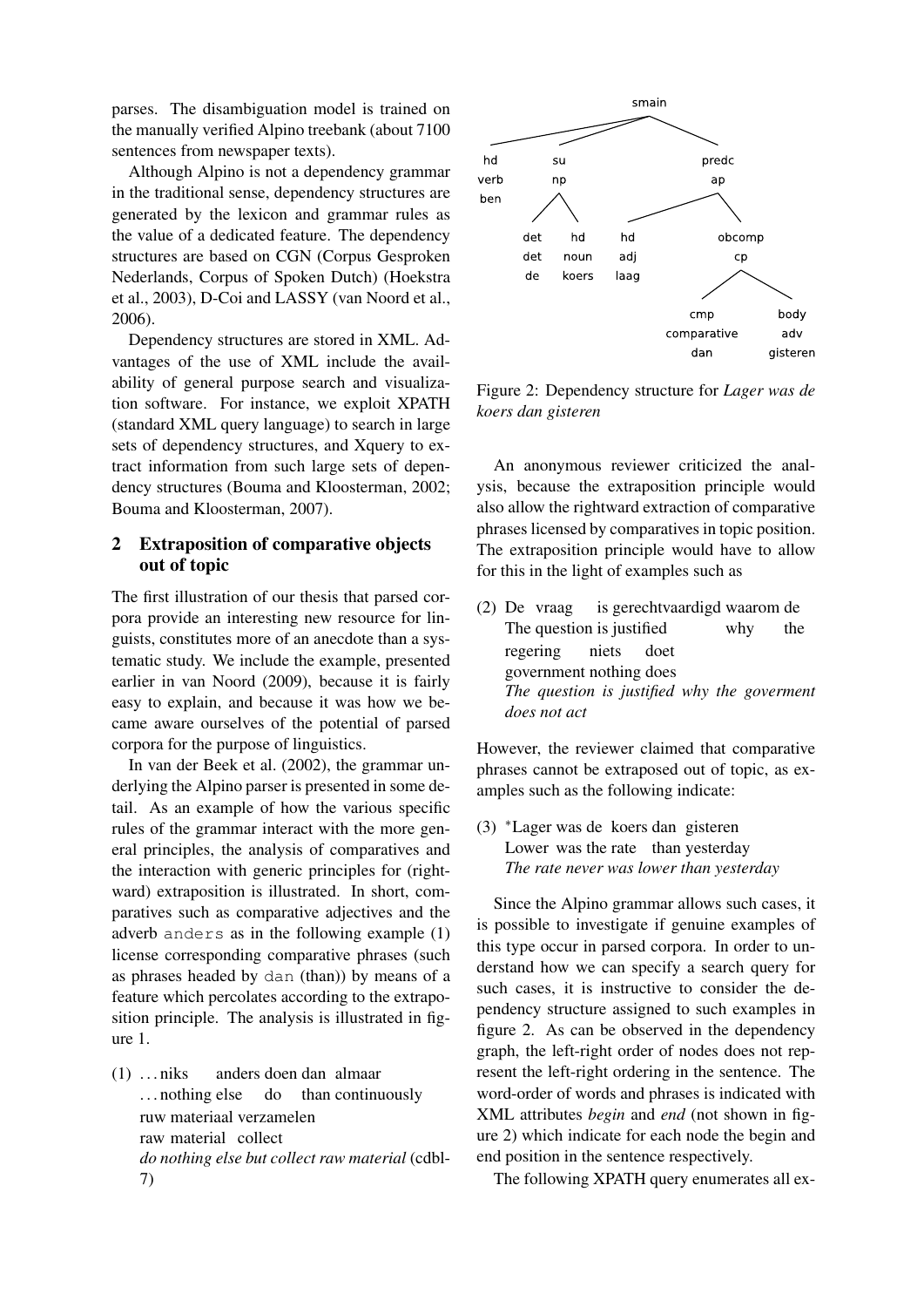

Figure 1: Derivation of extraposed comparative object

amples of extraposition of comparative phrases out of topic. We can then inspect the resulting list to check whether the examples are genuine.

```
//node[
@cat="smain"
and
node[
  node[@rel="obcomp"]/@end
  \rightarrow../node[@rel="hd"]/@begin
     ]/@begin = @begin
   ]
```
The query can be read as: find root sentences in which there is a daughter node, which itself has a daughter node with relation label obcomp (the label used for comparative complements). The daughter node should begin at the same position as the root sentence. Finally, the end position of the obcomp node must be larger than the end position of the head of the root sentence (i.e. the finite verb).

In addition to many mis-parsed sentences, we found quite a few genuine cases. A mis-parse can for instance occur if a sentence contains two potential licensers for the comparative phrase, as in the following example in which *verder* can be wrongly analysed as a comparative adjective.

(4) Verder wil ik dat mijn backhand even Further want I that my backhand just-as goed wordt good becomes as my forehand als mijn forehand *Furthermore, I want my backhand to become as good as my forehand*

More interestingly for the present discussion are the examples which were parsed correctly. Not only do we find such examples, but informants agree that nothing is wrong with such cases. Some examples are listed in figure 3. It is striking that many examples involve the comparative adjectives *liever* and *eerder*. Also, the list involves examples where adverbials such as *zo, zozeer, zoveel* are related with an extraposed subordinate sentence headed by *dat* which according to the annotation guidelines are also treated as comparative complements.

The examples show that at least in some cases, the possibility of extraposition of comparative complements out of topic must be allowed; we hypothesize that the acceptability of such cases is not a binary decision, but rather a preference which depends on the choice of comparative on the one hand, and the heaviness of the comparative complement on the other hand.

For the purpose of this paper, we hope to have illustrated how parsed corpora can be helpful to find new empirical evidence for fairly complicated and suble linguistic issues. Note that for a construction of this type, manually verified treebanks are much too small. We estimated that it takes about 5 million words to find a single, good, example. It appears unrealistic to assume that treebanks of the required order of magnitude of tens of millions of words will become available soon.

## 3 Frequency versus Complexity

Our second illustration is of a different nature, and taken from a study related to agrammatic Broca's aphasia.

In Bastiaanse et al. (to appear), potential causes are discussed of the problems that patients suffering from agrammatic Broca's aphasia encounter. The *Derived Order Problem Hypothesis* (Bastiaanse and van Zonneveld, 2005) assumes that the linguistic representations of agrammatic patients are intact, but due to processing disorders, some representations are harder to retrieve than oth-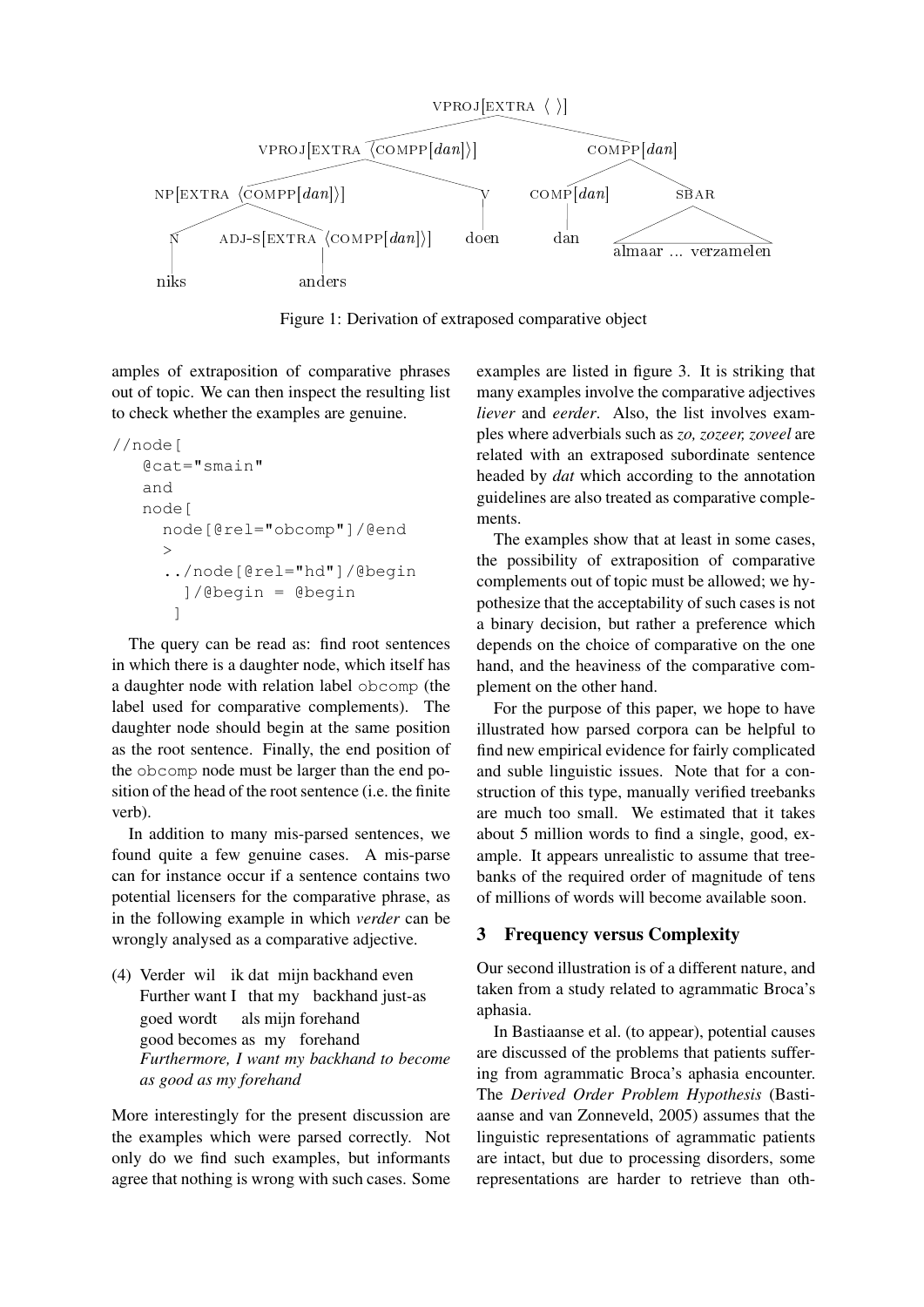- (5) Liever betaalden werkgevers een ( hoge ) verzekeringspremie , dan opgescheept te zitten met niet Rather paid employers a ( high ) insurance-fee , than left to be with not volwaardig functionerende medewerkers fully functioning employees *Rather, employers pay a high insurance fee, than be left with not fully functioning employees* (Algemeen Dagblad, January 15, 1999)
- (6) Beter is het te zorgen dat ziekenhuizen hun verplichtingen volgens Better is it to ensure that hospitals their obligations according-to the current BOPZ start de huidige BOPZ gaan nakomen, dan de rechten van patiï $\frac{1}{2}$ ten nog verder aan meet , than the rights of patients yet further PART to violate te tasten *It is better to ensure that hospitals start to meet their obligations according to the current BOZP, than to violate rights of patients even further* (Algemeen Dagblad, August 18, 2001)
- (7) Dus wat anders konden de LPF'ers So what else could the LPF-representatives the last de afgelopen week dan zich stil houden ? week than self quiet keep ? *What else could the LPF-representatives do last week , than keep quiet?* (Volkskrant June 1, 2002)
- (8) Sneller kennen ze hun tafels van vermenigvuldiging dan de handelingen van de groet Faster know they their tables of multiplication than the acts of the greeting *They know the tables of multiplication faster than the acts of greeting* (De Morgen March 27, 2006)

Figure 3: Some genuine examples of extraposition of comparative objects from topic. The examples are identified automatically using an XPATH query applied to a large parsed corpus.

ers, due to differences in linguistic complexity. This hypothesis thus assumes that agrammatic patients have difficulty with constructions of higher linguistic complexity. An alternative hypothesis states, that agrammatic patients have more difficulty with linguistic constructions of lower frequency.

In order to compare the two hypotheses, Bastiaanse *et al.* perform three corpus studies. In three earlier experimental studies it was found that agrammatic patients have more difficulty with (a) finite verbs in verb-second position versus finite verbs in verb-final position; (b) scrambled direct objects versus non-scrambled direct objects; and (c) transitive verbs used as unaccusative versus transitive verbs used as transitive.

The three pairs of constructions are illustrated as follows.

- (9) a. de jongen die een boek leest the boy who a book reads *the boy who reads a book* b. de jongen leest een boek the boy reads a book *the boy reads a book*
- (10) a. dit is de jongen die vandaag het boek this is the boy who today the book

leest reads *this is the boy who reads the book today* b. dit is de jongen die het boek vandaag

- this is the boy who the book today leest reads *this is the boy who reads the book today*
- (11) a. de jongen breekt het glas the boy breaks the glass *the boy breaks the glass*
	- b. het glas breekt the glass breaks *the glass breaks*

In each of the three cases, corpus data is used to estimate the frequency of both syntactic configurations. Two corpora were used: the manually verified syntactically annotated CGN corpus (spoken language, approx. 1M words), and the the automatically parsed TwNC corpus (Ordelman et al., 2007) (the newspapers up to 2001, a parsed corpus of 300 million words). For the first two experiments, manual inspection revealed that the parsed corpus material was of high enough quality to be used directly. Furthermore, the relevant constructions are highly frequent, and thus even relatively small corpora (such as the syntactically an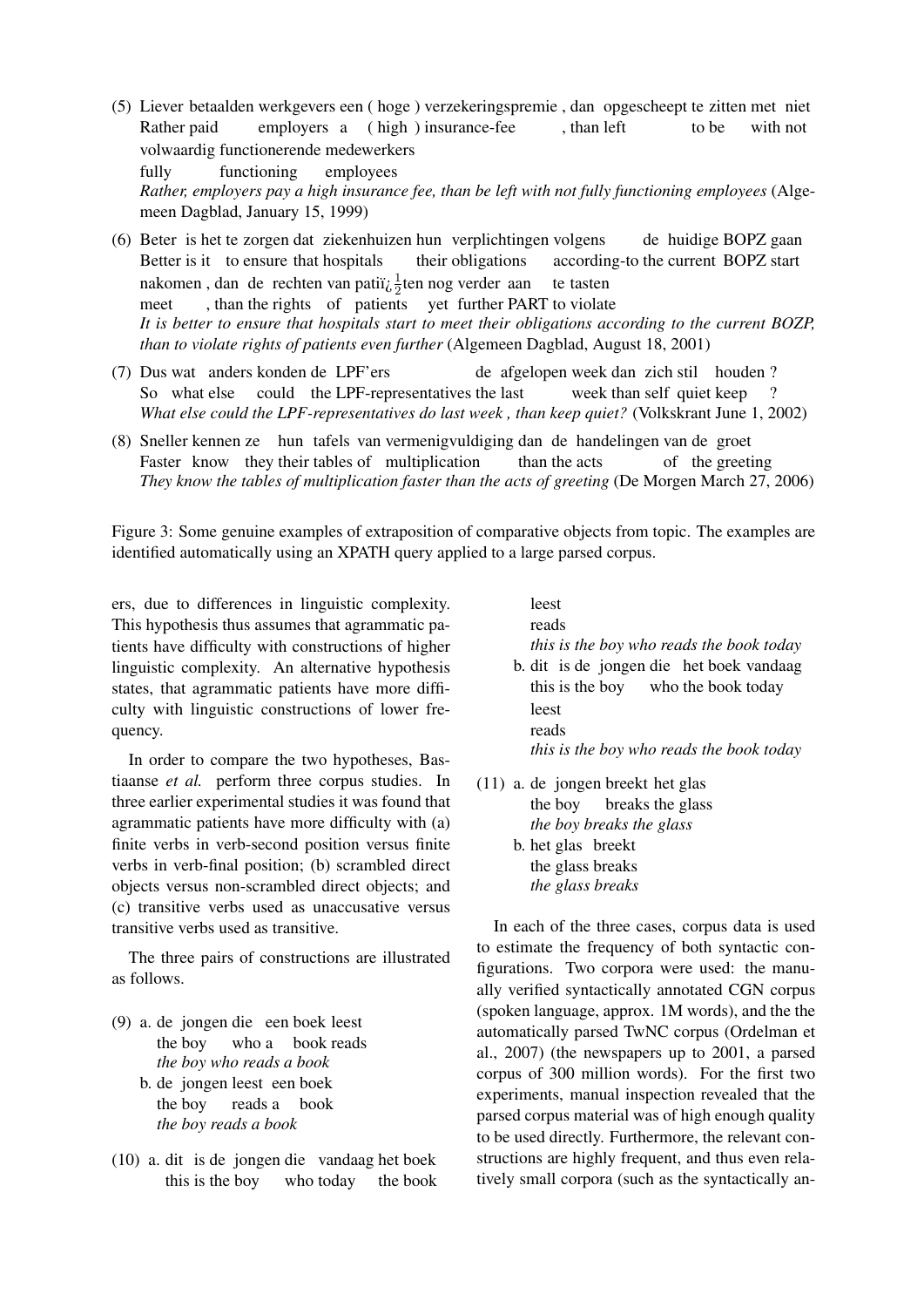notated part of CGN) provide sufficient data. For the third experiment (unaccusative versus transitive usage of verbs), an additional layer of manual verification was used, and furthermore, as the subcategorization frequencies of individual verbs are estimated, the full TwNC was searched in order to obtain reasonably reliable estimates.

The outcome of the three experiments was the same in each case: frequency information cannot explain the difficulty encountered by agrammatic patients. Verb-second is more frequent than verbfinal word order for lexical verbs and transitive lexical verbs (the verbs used in the experiments were all transitive). Finite verbs occur slightly more often in verb-second position than in verbfinal position, but the difference is quite small. Scrambled word order is more frequent than the basic word order. The difference between the two corpora (CGN and TwNC) is quite small in both cases. Figure 4 gives an overview of the number of occurrences of the transitive and unaccusative use of the verbs used in the experiments in the full TwNC. The data suggest that the relative frequency of unaccusative depends strongly on the verb, but that it is not in general the case that the unaccusative use is less frequent than the transitive use.

The three 'difficult' constructions used in the experiments with aphasia patients are by no means infrequent in Dutch. The authors conclude that the hypothesis that processing difficulties are correlated with higher linguistic complexity cannot be falsified by an appeal to frequency.

What is interesting for the purposes of the current paper, is that parsed corpora are used to estimate frequencies of syntactic constructions, and that these are used to support claims about the role of linguistic complexity in processing difficulties of aphasia patients. Also note that figure 4 shows that even in a large (300M word) corpus, the number of occurrences of a specific verb used with a specific valency frame can be quite small. Thus, it is unlikely that reliable frequency estimates can be obtained for these cases from manually verified treebanks.

Roland et al. (2007) report on closely related work for English. In particular, they give frequency counts for a range of syntactic constructions in English, and subcategorization frequencies for specific verbs. They demonstrate that these frequencies are highly dependent on corpus

and genre in a number of cases. They use their data to verify claims in the psycholinguistic literature about the processing of subject vs. object clefts, relative clauses and sentential complements.

#### 4 The distribution of *zelf* and *zichzelf*

As a further example of the use of parsed corpora to further linguistic insights, we consider a recent study (Bouma and Spenader, 2009) of the distribution of weak and strong reflexive objects in Dutch.

If a verb is used reflexively in Dutch, two forms of the reflexive pronoun are available. This is illustrated for the third person form in the examples below.

- (12) Brouwers schaamt zich/<sup>∗</sup> zichzelf voor zijn Brouwers shames *self1/self2* for his schrijverschap. writing *Brouwers is ashamed of his writing*
- (13) Duitsland volgt Germany follows *self1/self2* ∗ zich/zichzelf niet op not PART als Europees kampioen. as European Champion *Germany does not succeed itself as European champion*
- (14) Wie zich/zichzelf niet juist Who self1/self2 not properly introduceert, valt af. introduces, is out *Everyone who does not introduce himself properly, is out.*

The choice between *zich* and *zichzelf* depends on the verb. Generally three groups of verbs are distinguished. Inherent reflexives are claimed to never occur with a non-reflexive argument, and as a reflexive argument are claimed to use *zich* exclusively, (12). Non-reflexive verbs seldom, if ever occur with a reflexive argument. If they do however, they can only take *zichzelf* as a reflexive argument (13). Accidental reflexives can be used with both *zich* and *zichzelf*, (14). Accidental reflexive verbs vary widely as to the frequency with which they occur with both arguments. Bouma and Spenader (2009) set out to explain this distribution.

The influential theory of Reinhart and Reuland (1993) explains the distribution as the surface realization of two different ways of reflexive coding. An accidental reflexive that can be realized with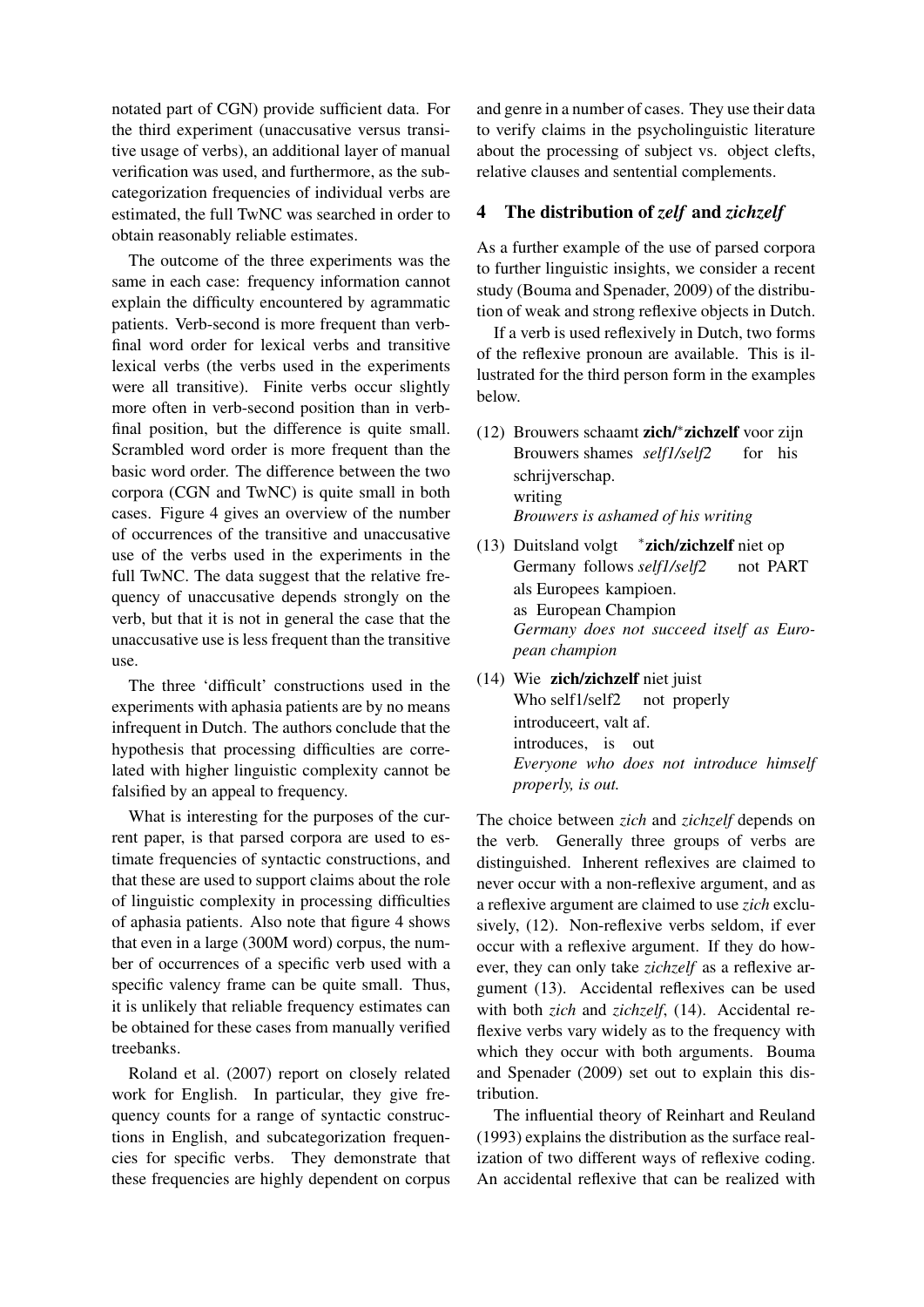| verh       |               | unacc |      | trans |      |
|------------|---------------|-------|------|-------|------|
|            |               | #     | $\%$ | #     | $\%$ |
| luiden     | to ring/sound | 269   | 26.6 | 743   | 73.4 |
| scheuren   | to rip        | 332   | 28.8 | 819   | 71.2 |
| hreken     | to break      | 1969  | 31.2 | 4341  | 68.8 |
| verbrand   | to burn       | 479   | 43.5 | 623   | 56.5 |
| oplossen   | to (dis)solve | 296   | 59.2 | 204   | 40.8 |
| draaien    | to turn       | 2709  | 59.4 | 1852  | 40.6 |
| smelten    | to melt       | 723   | 71.4 | 290   | 28.6 |
| rollen     | to roll       | 3500  | 93.5 | 244   | 6.5  |
| verdrinken | to drown      | 1397  | 94.6 | 80    | 5.4  |
| stuiteren  | to bounce     | 334   | 97.9 |       | 2.1  |

Figure 4: Estimated number of occurrences in TwNC of unaccusative and transitive uses of Dutch verbs which may undergo the causative alternation

both *zich* and *zichzelf* is actually ambiguous between an inherent reflexive and an accidental reflexive (which always is realized with *zichzelf*). An alternative approach is that of Haspelmath (2004), Smits et al. (2007), and Hendriks et al. (2008), who have claimed that the distribution of weak vs. strong reflexive object pronouns correlates with the proportion of events described by the verb that are self-directed vs. other-directed.

In the course of this investigation, a first interesting observation is, that many inherently reflexive verbs, which are claimed not to occur with *zichzelf*, actually often do combine with this pronoun. Here are a number of examples (simplified for expository purposes):

- (15) Nederland moet stoppen zichzelf op de Netherlands must stop self2 on the borst te slaan chest to beat *The Netherlands must stop beating itself on the chest*
- (16) Hunze wil zichzelf niet al te zeer op Hunze want self2 not all too much on de borst kloppen the chest knock *Hunze doesn't want to knock itself on the chest too much*
- (17) Ze They lost verloren zichzelf soms self2 sometimes in tactical in het gegoochel met allerlei tactische varianten variants *They sometimes lost themselves in tactical variants*

With regards to the main hypothesis of their study, (Bouma and Spenader, 2009) use linear regression to determine the correlation between reflexive use of a (non-inherently reflexive) verb and the relative preference for a weak or strong reflexive pronoun. Frequency counts are collected from the parsed TwNC corpus (almost 500 million words). They limit the analysis to verbs that occur at least 10 times with a reflexive meaning and at least 50 times in total, distinguishing uses by subcategorization frames. The statistical analysis shows a significant correlation, which accounts for 30% of the variance of the ratio of nonreflexive over reflexive uses.

## 5 Conclusion

Knowledge-based parsers are now accurate, fast and robust enough to be used to obtain syntactic annotations for very large corpora fully automatically. We argued that such parsed corpora are an interesting new resource for linguists. The argument is illustrated by means of a number of recent results which were established with the help of huge parsed corpora.

Huge parsed corpora are especially crucial (1) to obtain evidence concerning infrequent syntactic configurations, and (2) to obtain more reliable quantitative data about particular syntactic configurations.

#### Acknowledgments

This research was carried out in part in the context of the STEVIN programme which is funded by the Dutch and Flemish governments